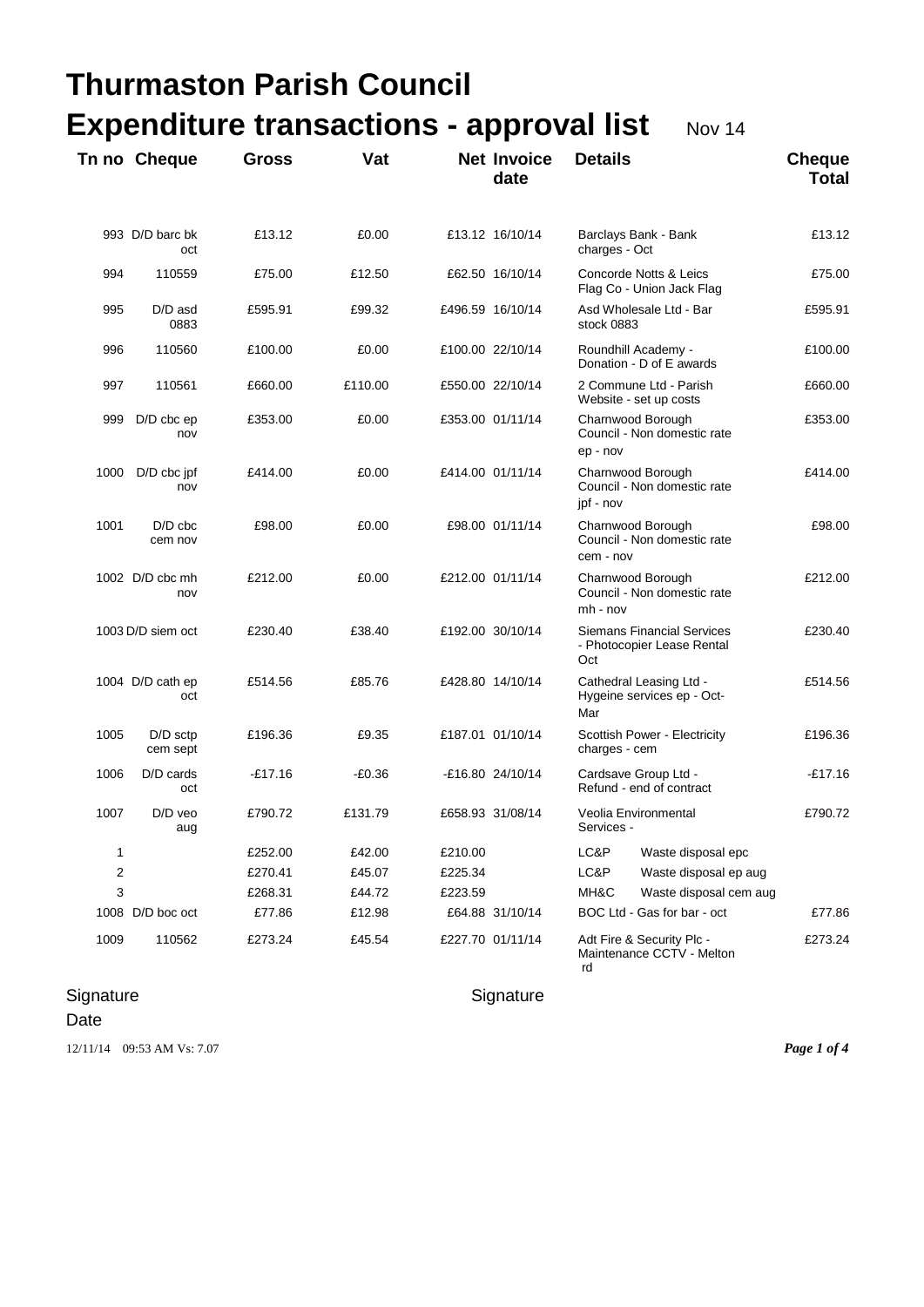| Thurmaston Parish Council                                 |                              |                  |            |                     |                        |                                                                               |              |  |  |  |
|-----------------------------------------------------------|------------------------------|------------------|------------|---------------------|------------------------|-------------------------------------------------------------------------------|--------------|--|--|--|
| <b>Expenditure transactions - approval list</b><br>Nov 14 |                              |                  |            |                     |                        |                                                                               |              |  |  |  |
| Tn no Cheque                                              |                              | <b>Gross Vat</b> | <b>Net</b> | <b>Invoice</b>      | <b>Details</b><br>date | <b>Cheque</b>                                                                 | <b>Total</b> |  |  |  |
| 1010                                                      | D/D pwlb<br>nov              | £12,013.61       | £0.00      | £12,013.61 04/11/14 |                        | Public Works Loan Board -                                                     | £12,013.61   |  |  |  |
| 1                                                         |                              | £7,343.21        | £0.00      | £7,343.21           |                        | LC&P<br>Loan capital                                                          |              |  |  |  |
| $\overline{2}$                                            |                              | £4,670.40        | £0.00      | £4,670.40           |                        | LC&P<br>Loan interest                                                         |              |  |  |  |
| 1011                                                      | 110563                       | £115.50          | £0.00      |                     | £115.50 28/10/14       | Charnwood Borough<br>Council - Play ground<br>inspections                     | £115.50      |  |  |  |
| 1012                                                      | Bobs payr<br>sept            | £42.00           | £7.00      |                     | £35.00 20/10/14        | Payroll Connect Ltd - Payroll<br>services sept                                | £42.00       |  |  |  |
| 1013                                                      | D/D asd<br>2178              | £701.72          | £116.95    |                     | £584.77 30/10/14       | Asd Wholesale Ltd - Bar<br>stock 2178                                         | £701.72      |  |  |  |
| 1014                                                      | D/D bt cctv<br>sil oct       | £23.02           | £3.83      |                     | £19.19 20/10/14        | <b>British Telecommunications</b><br>- CCTV sil pk - oct                      | £23.02       |  |  |  |
| 1015                                                      | D/D bt sil<br>line dec       | £83.40           | £13.90     |                     | £69.50 19/10/14        | <b>British Telecommunications</b><br>- Line rental CCTV - sil aug-<br>dec     | £83.40       |  |  |  |
|                                                           | 1016 D/D bt chec<br>oct      | £23.16           | £3.86      |                     | £19.30 08/10/14        | <b>British Telecommunications</b><br>- CCTV check rd - oct                    | £23.16       |  |  |  |
| 1017                                                      | 110564                       | £18.00           | £3.00      |                     | £15.00 23/10/14        | Insight Digital Print Ltd -<br>Wedding banner update                          | £18.00       |  |  |  |
| 1018                                                      | D/D stw -<br>mh - oct        | £102.97          | £0.00      |                     | £102.97 23/10/14       | Severn Trent Water - Water<br>charges - mh oct                                | £102.97      |  |  |  |
| 1019                                                      | Bobs - alls<br>nov           | £168.60          | £28.10     |                     | £140.50 23/10/14       | Allsop Plumbers -                                                             | £168.60      |  |  |  |
| 1                                                         |                              | £63.00           | £10.50     | £52.50              |                        | MH&C<br>Repairs - mh 769                                                      |              |  |  |  |
| 2                                                         |                              | £105.60          | £17.60     | £88.00              |                        | LC&P<br>Repairs ep 768                                                        |              |  |  |  |
| 1020                                                      | $D/D$ bt<br>check oct<br>dec | £85.80           | £14.30     |                     | £71.50 26/10/14        | <b>British Telecommunications</b><br>- CCTV check rd - line<br>rental oct-dec | £85.80       |  |  |  |
| 1021                                                      | 110565                       | £103.31          | £17.22     |                     | £86.09 28/10/14        | Ask Millers Ltd - Repair<br>materials                                         | £103.31      |  |  |  |
| 1022                                                      | 110566                       | £720.00          | £120.00    |                     | £600.00 30/10/14       | Shakespears - HR Helpline<br>support                                          | £720.00      |  |  |  |
| 1023                                                      | 110567                       | £192.00          | £32.00     |                     | £160.00 23/10/14       | Edge IT Systems Ltd -<br><b>Training Seminar</b>                              | £192.00      |  |  |  |
| 1024                                                      | Bobs clea<br>nov             | £165.00          | £0.00      |                     | £165.00 06/11/14       | Cleansweep -                                                                  | £165.00      |  |  |  |
| 1                                                         |                              | £77.00           | £0.00      | £77.00              |                        | MH&C<br>Cleaning services mh nov                                              |              |  |  |  |
| 2                                                         |                              | £88.00           | £0.00      | £88.00              |                        | LC&P<br><b>Cleaning Services jpf</b>                                          |              |  |  |  |
| 1025                                                      | 110568                       | £28.92           | £4.82      |                     | £24.10 27/10/14        | Buildbase - Repair materials<br>ep                                            | £28.92       |  |  |  |

Signature Signature Signature

## Date

12/11/14 09:53 AM Vs: 7.07 *Page 2 of 4*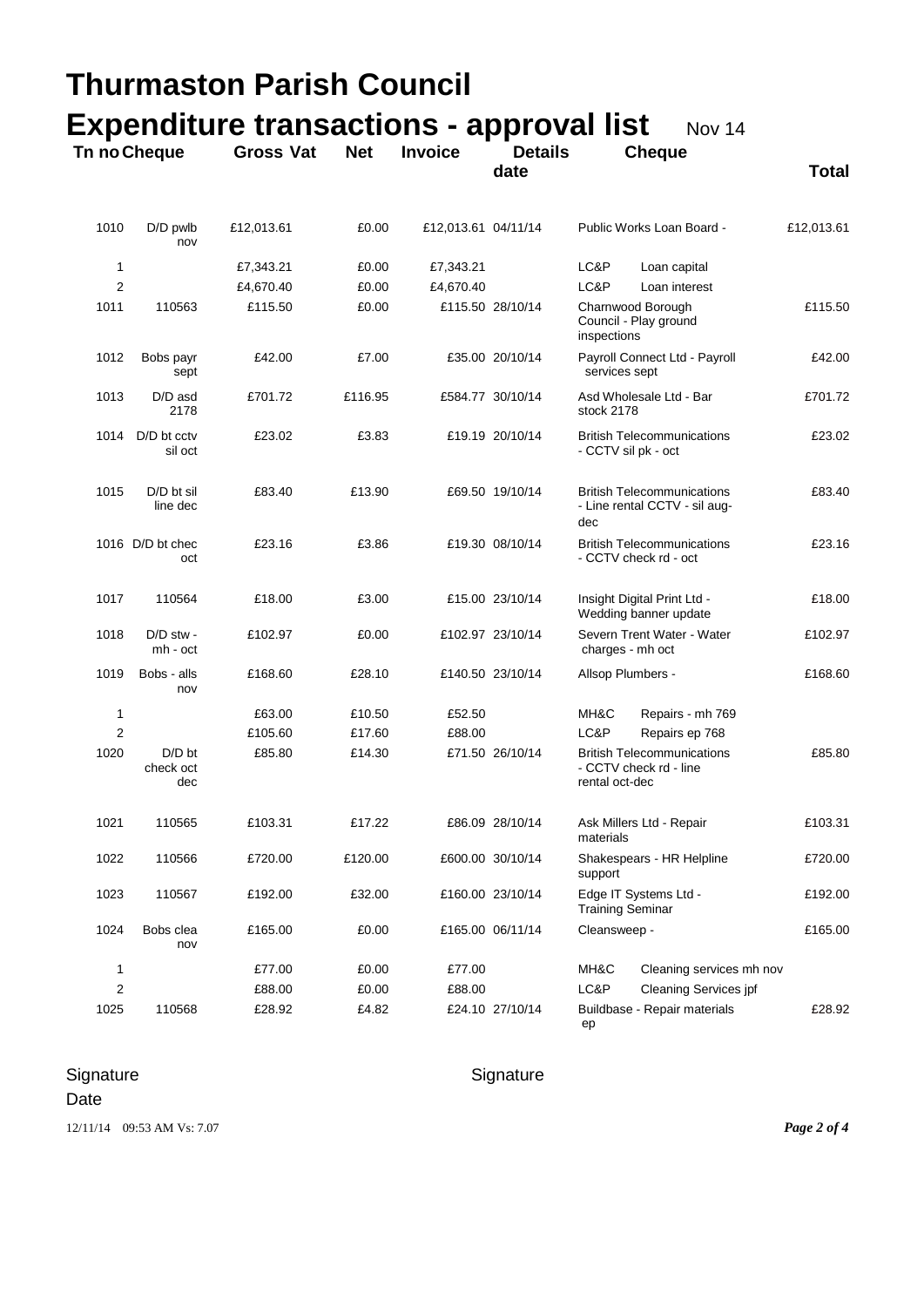|                | Tn no Cheque      | <b>Expenditure transactions - approval list</b><br><b>Gross Vat</b> | <b>Net</b> | <b>Invoice</b> | <b>Details</b><br>date |                                                                            | Nov 14<br><b>Cheque</b>                              | <b>Total</b> |
|----------------|-------------------|---------------------------------------------------------------------|------------|----------------|------------------------|----------------------------------------------------------------------------|------------------------------------------------------|--------------|
| 1026           | 110569            | £180.00                                                             | £30.00     |                | £150.00 28/10/14       | Antony Aspbury<br>houses                                                   | Associates - Professional<br>charges - planning 4500 | £180.00      |
|                | 1027 D/D tech oct | £172.75                                                             | £28.79     |                | £143.96 28/10/14       |                                                                            | Techno Docs - Copy<br>charges - july - oct           | £172.75      |
| 1028           | 110570            | £378.24                                                             | £63.04     |                | £315.20 29/10/14       | Secure One Ltd - CCTV<br>Maintenance ep                                    |                                                      | £378.24      |
| 1029           | D/D sie pro       | £35.59                                                              | £5.93      |                | £29.66 30/10/14        | <b>Siemans Financial Services</b><br>- Protection charges -<br>photocopier |                                                      | £35.59       |
| 1030           | Bobs allp<br>oct  | £302.94                                                             | £50.50     |                | £252.44 29/10/14       | Supplies -                                                                 | All Purpose Cleaning                                 | £302.94      |
| 1              |                   | £200.41                                                             | £33.41     | £167.00        |                        | LC&P                                                                       | Cleaning materials - 7674                            |              |
| 2              |                   | £2.99                                                               | £0.50      | £2.49          |                        | LC&P                                                                       | Cleaning materials - 7714                            |              |
| 3              |                   | £99.54                                                              | £16.59     | £82.95         |                        | LC&P                                                                       | Cleaning materials - 7810                            |              |
|                | 1031 Bobs vik oct | £388.72                                                             | £25.71     |                | £363.01 16/10/14       | Viking Direct -                                                            |                                                      | £388.72      |
| 1              |                   | £34.16                                                              | £5.69      | £28.47         |                        | GEN                                                                        | Stationery 484562                                    |              |
| 2              |                   | £9.99                                                               | £0.00      | £9.99          |                        | LC&P                                                                       | Refreshments 484562                                  |              |
| 3              |                   | £186.00                                                             | £0.00      | £186.00        |                        | GEN                                                                        | Stamps 560709                                        |              |
| 4              |                   | £9.99                                                               | £0.00      | £9.99          |                        | LC&P                                                                       | Refreshments 560709                                  |              |
| 5              |                   | £118.50                                                             | £19.75     | £98.75         |                        | <b>GEN</b>                                                                 | Stationery 560709                                    |              |
| 6              |                   | £28.47                                                              | £0.00      | £28.47         |                        | LC&P                                                                       | Refreshments 599470                                  |              |
| $\overline{7}$ |                   | £1.61                                                               | £0.27      | £1.34          |                        | <b>GEN</b>                                                                 | Stationery 599470                                    |              |
| 1032           | 110571            | £20.00                                                              | £0.00      |                | £20.00 10/11/14        | Clerks -                                                                   | Society Of Local Council                             | £20.00       |
| 1033           | 110572            | £162.06                                                             | £4.29      |                | £157.77 11/11/14       | Petty Cash -                                                               |                                                      | £162.06      |
| 1              |                   | £2.48                                                               | £0.00      | £2.48          |                        | GEN                                                                        | Postage                                              |              |
| 2              |                   | £88.05                                                              | £0.00      | £88.05         |                        | LC&P                                                                       | Refreshments                                         |              |
| 3              |                   | £4.00                                                               | £0.00      | £4.00          |                        | LC&P                                                                       | Cleaning materials                                   |              |
| 4              |                   | £25.73                                                              | £4.29      | £21.44         |                        | MH&C                                                                       | Petrol                                               |              |
| 5              |                   | £18.00                                                              | £0.00      | £18.00         |                        | LC&P                                                                       | Keys - ep                                            |              |
| 6              |                   | £1.00                                                               | £0.00      | £1.00          |                        | <b>GEN</b>                                                                 | Stationery                                           |              |
| 7              |                   | £20.00                                                              | £0.00      | £20.00         |                        | <b>GEN</b>                                                                 | Phone DH                                             |              |
| 8              |                   | £2.80                                                               | £0.00      | £2.80          |                        | LC&P                                                                       | Bar equipment                                        |              |
|                | 1034 D/D O2 dec   | £39.86                                                              | £6.64      |                | £33.22 09/11/14        |                                                                            | O2 - Telephone charges                               | £39.86       |
| 1035           | 110573            | £134.40                                                             | £22.40     |                | £112.00 11/11/14       |                                                                            | Costco Wholesale -                                   | £134.40      |
| Signature      |                   |                                                                     |            |                | Signature              |                                                                            |                                                      |              |

Date

12/11/14 09:53 AM Vs: 7.07 *Page 3 of 4*